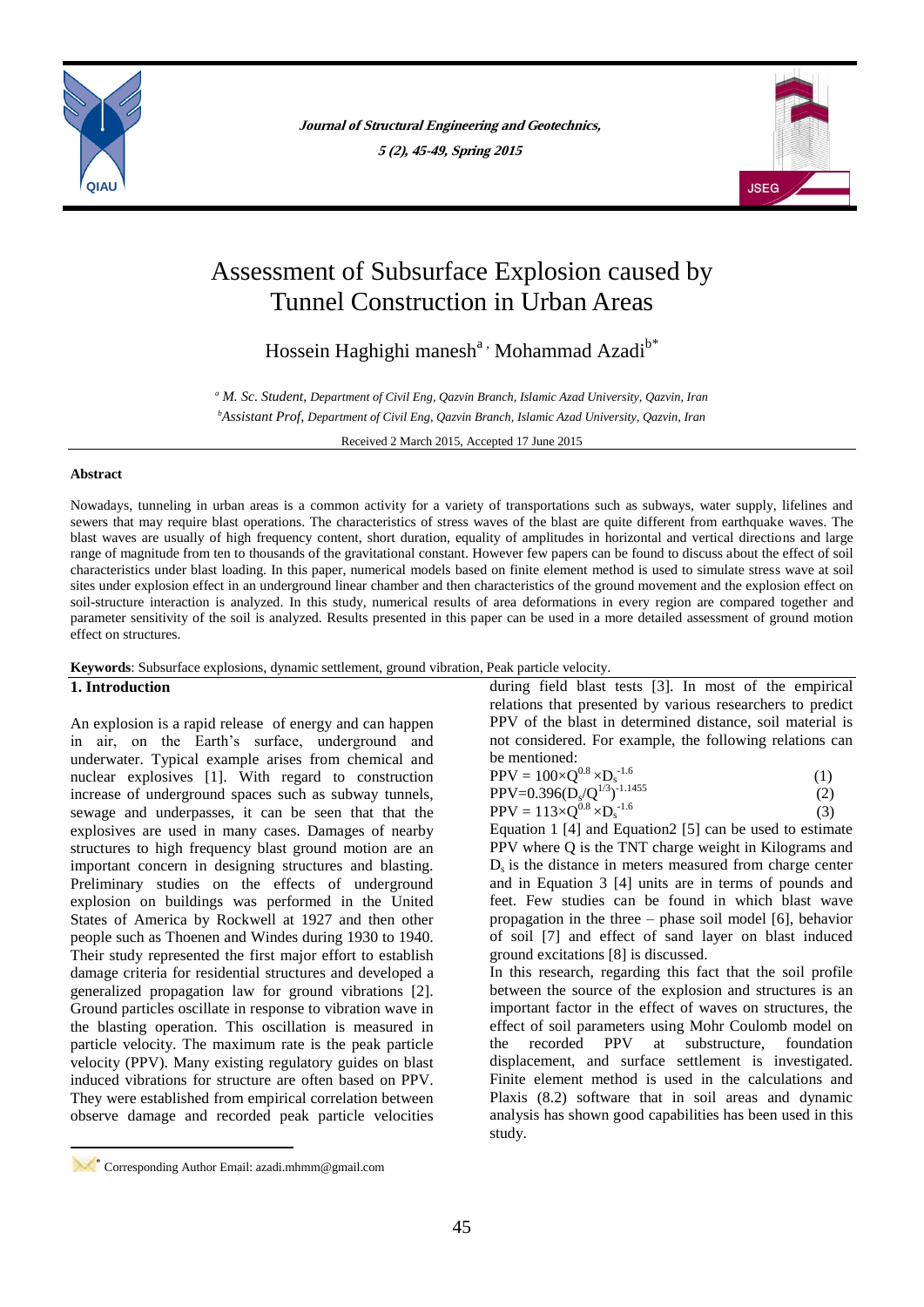#### **2. Numerical simulation**

Using plane strain method in software, it is assumed that the building Length is much longer than the width and length of the building is along the length of the explosive area (Figure 1).

Soil thickness and width of model are considered 24 m. and 65 m. (Figure 2). To reduce the effect of reflected waves, boundaries of the model are defined as the absorbent boundary (Figure 2). 15-node triangular elements and 5-node beam element mesh is used to soil

and structure. The explosions are generated in the finite element model by applying a Sinusoidal pulse in all direction of explosion chamber (Figure 3).

To obtain the effect of soil parameters, at first the reference model is defined with the soil characteristics in Table 1 and then the effect of each soil parameter on the base model is assessed. In this study, the building has four floors and a basement with a width of 6 meters and a height of 12 meters above ground and 2 meter underground. Material properties are shown in table 2.



Fig. 1 Configuration of underground blast site

## **3. Effect of soil parameters on PPV**

At the dynamic provocations such as an earthquake or an explosion, effect of soil parameters in Moher Colomb model, Young's modulus Poisson' ratio on variation of PPV at building foundation are investigated and depicted in figure 4. The results are summarized below:

The cohesion of soils has minimal effects on PPV.

- The most influential factor in the amount of PPV on structure foundation is soil elasticity. The rate of effectiveness with less than 100 MPa Young's modulus is a faster process.
- Increasing the internal friction angle of soils cause further PPV on structure foundation. Changing the friction angle between 0 to 40 degrees, PPV grows 66.9 percent.
- Increased soil Poisson's ratio increases recorded PPV.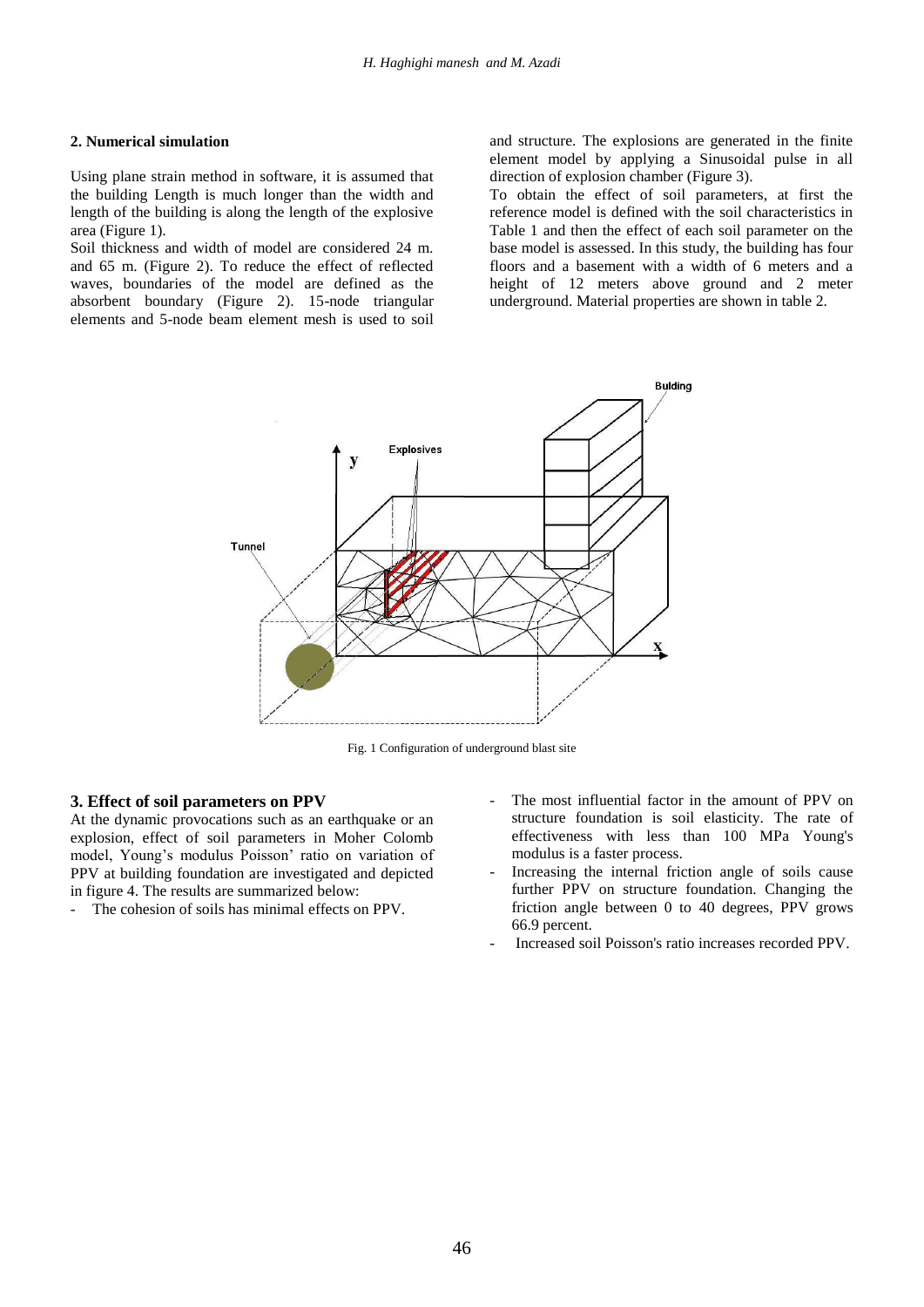

Fig. 2 Structure of the models and soil displacements at 0.25 second



| Table I                                     |                      |           |             |          |          |          |  |  |
|---------------------------------------------|----------------------|-----------|-------------|----------|----------|----------|--|--|
| Soil characteristics of the reference model |                      |           |             |          |          |          |  |  |
| Poisson's                                   | Young's              | Density   | Density     | Friction | Cohesion | Rayleigh |  |  |
| ratio                                       | modulus              | saturated | unsaturated | angle    | (kN/m2)  |          |  |  |
|                                             | (kN/m3)              | (kN/m3)   | (kN/m3)     | degree)  |          |          |  |  |
| 0.3                                         | $3.81 \times 10^{5}$ | 20        | 18          | 30       | 20       | 0.015    |  |  |

TABALE II

| Material properties of the building (plate properties) |                 |               |           |  |  |  |
|--------------------------------------------------------|-----------------|---------------|-----------|--|--|--|
| Parameter                                              | Name            | Floor/Wall    | Unit      |  |  |  |
| Material model                                         | -               | Elastic       | -         |  |  |  |
| Normal stiffness                                       | EA              | $5\times10^6$ | kN/m      |  |  |  |
| Flexural rigidity                                      | ΕI              | 9000          | $kNm^2/m$ |  |  |  |
| Weight                                                 | W               | 5.0           | kN/m/m    |  |  |  |
| Poisson ratio                                          | $\upsilon$      | $\theta$      | -         |  |  |  |
| Rayleigh damping                                       | $\alpha, \beta$ | 0.01          | -         |  |  |  |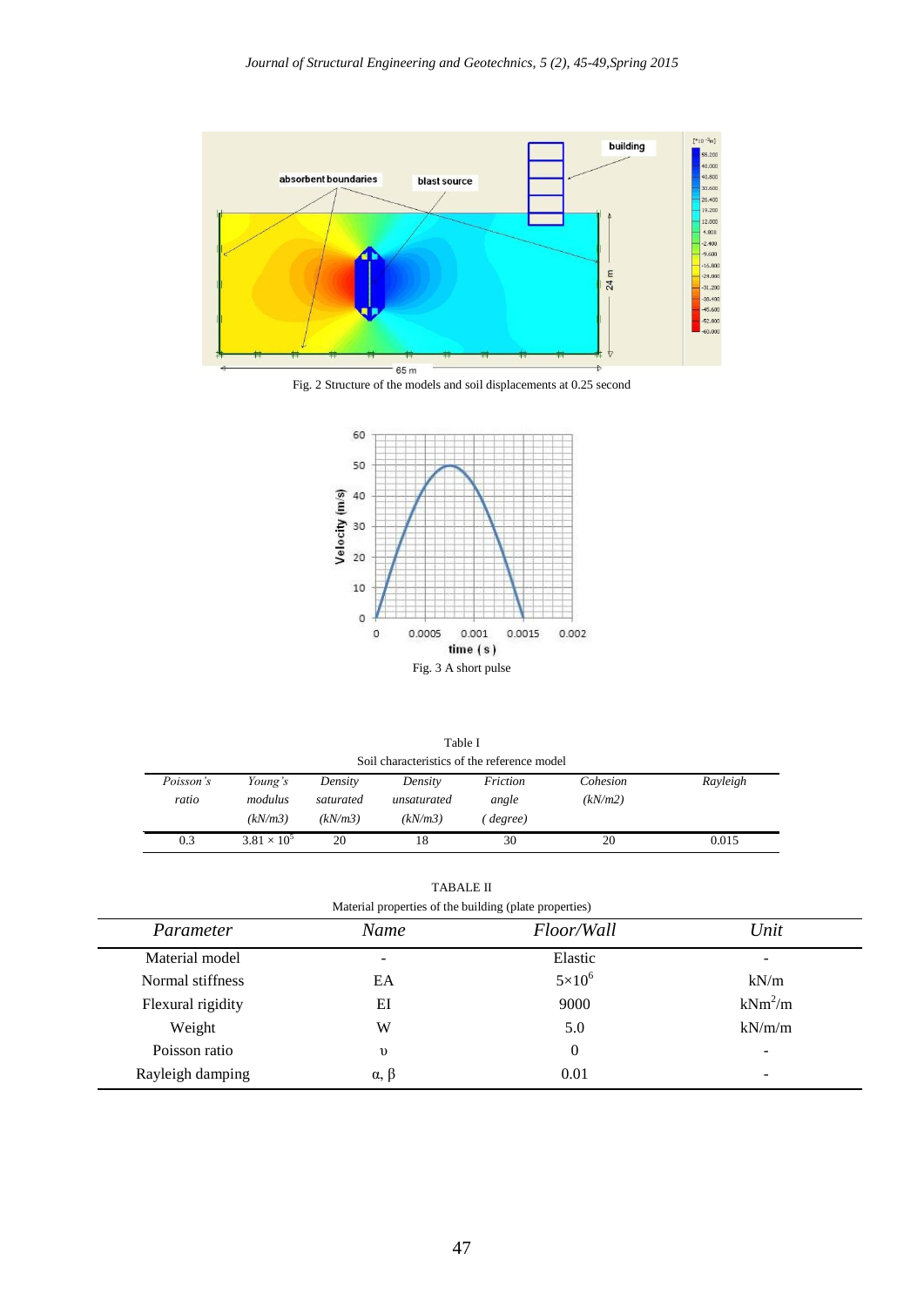## **4. Foundation displacement**

Figure 5 represents a comparison of the effect of soil parameters on the overall shift at the structural foundation in 0.25 seconds. The results are the following:

- The cohesion of soils has minimal effects on foundation displacement. Changing the value from 0 to 10 kN/ $m<sup>2</sup>$  displacement of foundation is increased only 11 percent.
- The maximum displacement of the structure foundation followed in 0.25 seconds occurred on soil with 50 MPa Young's modulus.
- Soil friction angle is the most important factor affecting the building foundation displacement and displacement in soil with 40 degree friction angle is double in comparison with 0 degree friction angle soil.
- Poisson's ratio up to 0.3 approximately doesn't influence on the foundation displacement and in soils with higher amount 20% reduction is observed.



Fig. 4 The relationship between PPV in the structure foundation and Young's modulus, Friction angle, Poisson' ratio and Cohesion of soil.